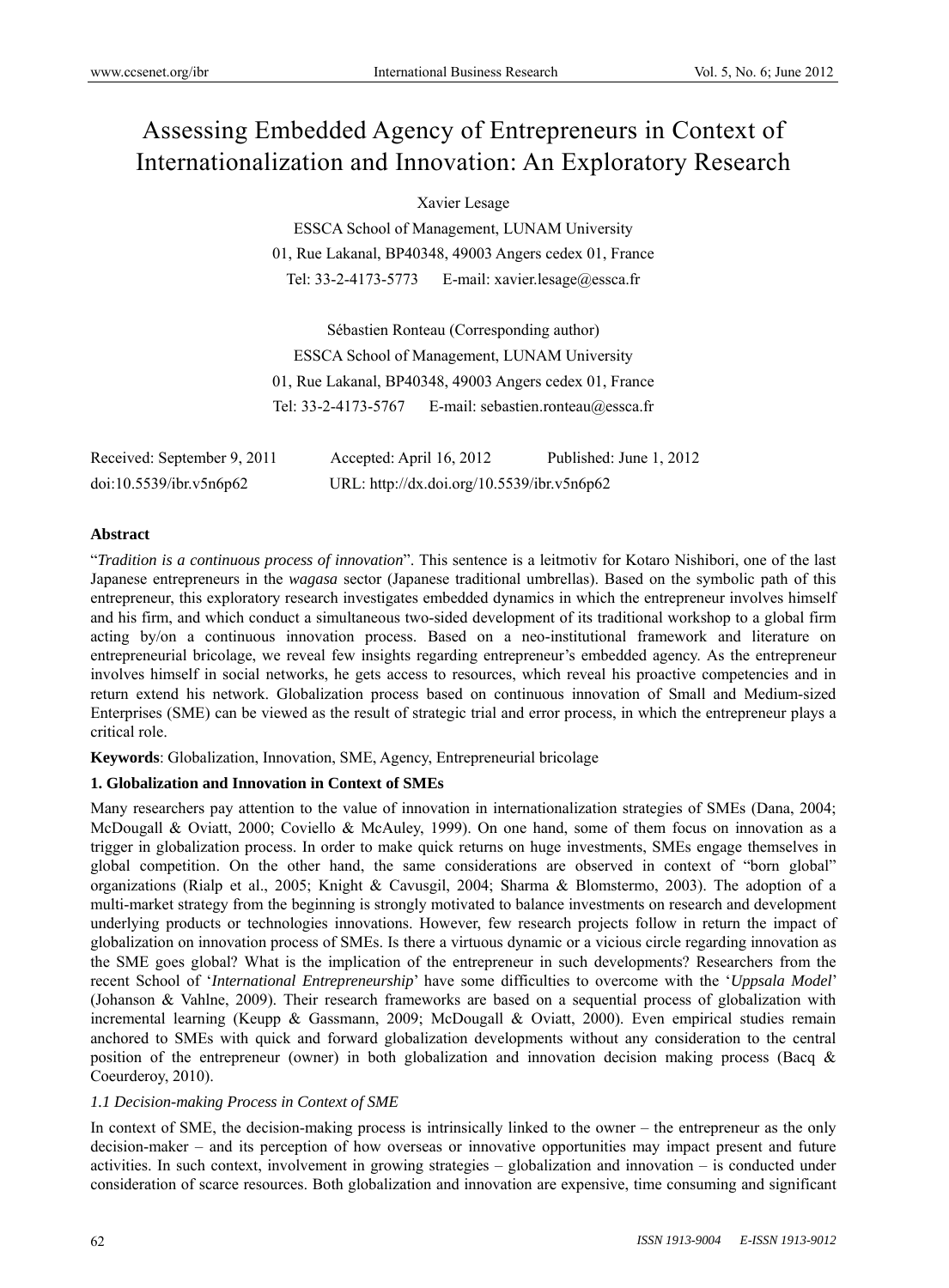drains on those scarce resources. As many researchers pointed it out, the relative importance and role of decision-makers within growth strategies processes depends on theoretical backgrounds and frameworks: network relationships approaches and innovation-related stage theory support the view that individual decision-makers play a pivotal role rather than the scale internationalization theory relegates the importance of decision-makers in favor of an economic, transactional based rationale, although none of those considerations have not been yet adequately tested (Collinson & Houlden, 2005). Shared by those theoretical backgrounds, knowledge accumulation and feedback seem to play an important role in decision-making process. But as some researchers mentioned that for the internationalization process, experiential knowledge is more relevant than objective knowledge (Johanson & Vahlne, 1977, 1990). Accordingly, even innovation process or international strategies reveal trial-and-error strategic path for entrepreneurs. And in this vein, it supports McGaughey, Welch and Welch conclusion (1997: 176): "the experience and personal characteristics of small firm owners have been shown to have significant impact on firm performance". Based on a qualitative and quantitative study of 30 SMEs in UK, Collinson & Houlden (2005) support that idea and demonstrate that "international experience and network relationships are found to strongly influence managerial cognition and thereby internationalization decision-making. The learning process appears to be unstructured and opportunistic." (Collinson & Houlden, 2005: 413).

# *1.2 Embedded Agency and Entrepreneurial Bricolage*

The network perspective of decision-making in context of SME supports the idea that opportunities (both internationalization and innovation) are produced through a social-construction process and cannot exist under consideration of the individuality of the entrepreneur (Shackle, 1979; Baker & Nelson, 2005). To assess this process, which gives life to opportunities, two streams of literature seem relevant. Neo-institutional literature tries to overcome the paradox of embedded agency (Battilana & D'Aunno, 2009; Greenwood & Sudaby, 2006; Dorado, 2005; Seo & Creed, 2002; Beckert, 1999; Holm, 1995). To do so, researchers introduces a theory of institutional entrepreneurs, which confer to specific actor in an institutional field abilities to overcome institutional rules and gain access to a more confortable position. Central to this theory, researchers mobilize the concept of embedded agency. The power of action of such institutional entrepreneurs and their transformational capabilities depends on their social networks and assets they are able / decide to leverage. The impact of their embedded agency depends on their capacities to make sense creatively and voluntarily of new combinations of resources (Dorado, 2005). Accordingly, three processes underlie entrepreneurs' embedded-agency: resources accumulation; discursive strategies to involve partners to support changes; various strategies and maneuvers to maintain partners' involvement (Delemarle, 2007).

Even if the empowerment of an embedded agency capability is well depicted by researchers, less attention is paid to emerging processes of such embedded agency. To stress on the initial point of development of awareness for decision-maker of its embedded agency, we decide to refer to a second set of literature dealing with '*entrepreneurial bricolage*' (Baker & Nelson, 2005; Garud & Karnoe, 2003). According to this stream of literature, in context of scarce resources, entrepreneurial bricolage processes are at work when entrepreneurs render unique services (create something from nothing) by recombining elements at hand for new purposes that challenged institutional definitions and limits (Baker & Nelson, 2005).

Accordingly, the decision-making process combining globalization and innovation developments in context of SME seems to go through a path of opportunistic and network-based processes in which the entrepreneur, by its pivotal position, plays a central role. Those entrepreneurial bricolage processes, in which the entrepreneur engages himself, are part of the development of an embedded agency on which success depends to maintain and develop a virtuous circle of internationalization and innovation. This research proposition needs now to be tested.

# **2. Hiyoshiya: "Tradition Is a Continuous Process of Innovation"**

# *2.1 The Extended Case Method*

In order to gain insights on the importance and role of entrepreneurs in globalization and innovation processes, an inductive approach was used, drawing on a single symbolic case study of a Japanese traditional *wagasa* workshop. Our approach was exploratory and anchored in the '*extended case methodology*' which aims to use substantial empirical data collected through a case study to re-conceptualize and extend existing theories (Burawoy, 1998; Danneels, 2002). In that effort, we leaned on a theoretical framework at the crossroads of several fields – international entrepreneurship, embedded agency, entrepreneurial bricolage – to construct a plausible understanding for underlying processes of importance and role of entrepreneurs in decision-making process of both globalization and innovation developments of their SMEs.

# *2.2 Data Collection*

Our choice fell on a single case study on which we had the opportunity to collect a large amount of data (primary and secondary) and to monitor *in situ* the strategic trial-and-error process of the entrepreneur. Given the emerging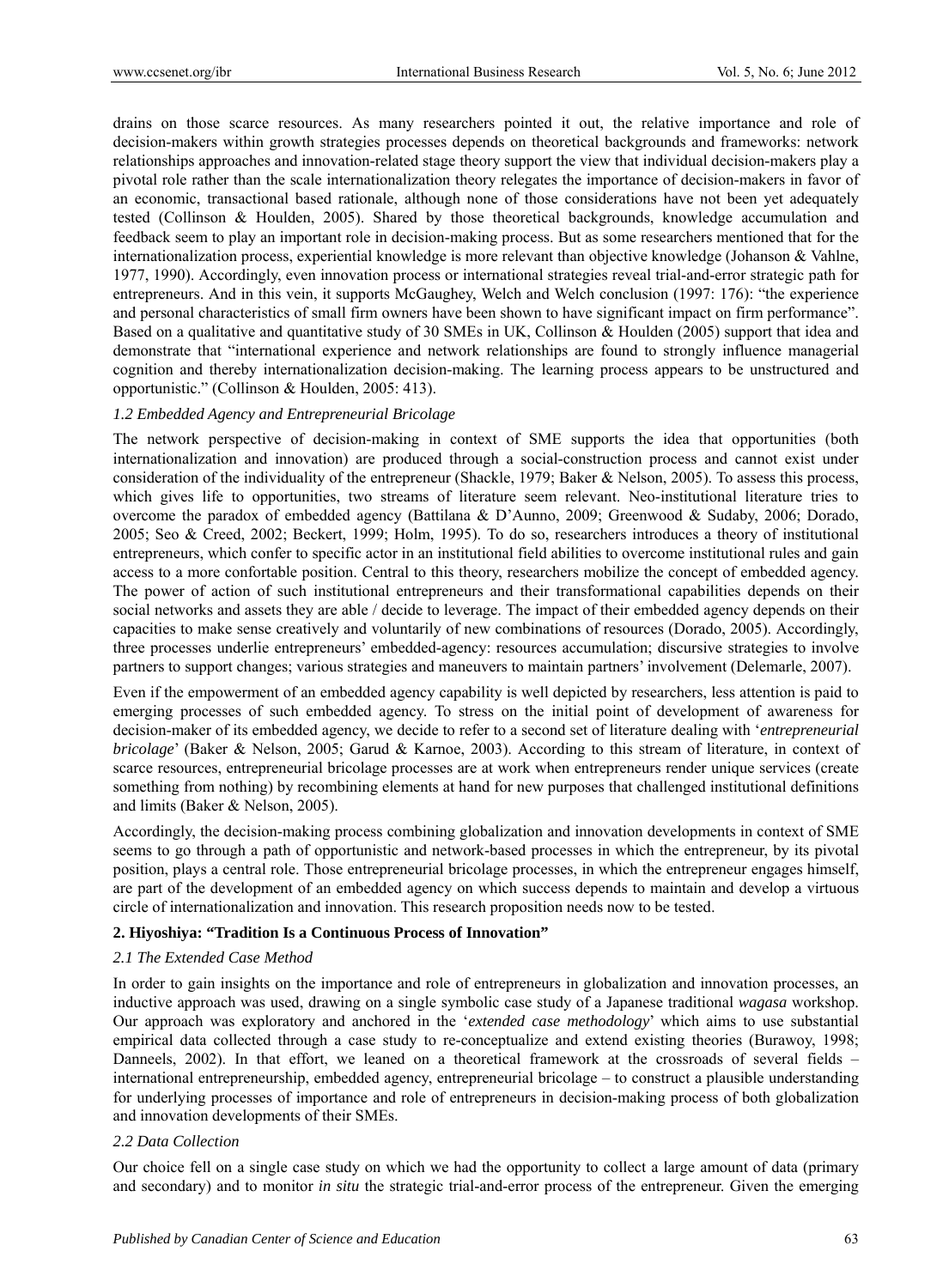nature of the research proposition that we weave, the single case study seemed well suited to understanding a complex phenomenon in its anchored context (Eisenhardt, 1989). Moreover, the amount of data and longitudinal analysis that we conduct can respond fully to the exploratory nature of our research. Finally, the validity of the case is not statistical but more analytical in that it sticks to the nature of our exploratory research mobilizing a symbolic event, rare and revelatory (Yin, 1990). Our method of data collection depends first and foremost on a close interaction with the entrepreneur who allowed us to retrospectively trace the evolution of his workshop over the past five years (2006-2011). For more than a year now, formal and informal meetings were held in France and Japan, punctuated by regular phone interviews every fortnight on past three months. The talks since February 2011 were recorded and transcribed; since then, the evolution of the firm has been recorded in a logbook. With the help of the entrepreneur, who opened his "archives", the corpus of data was filled by secondary data covering a longer period from 1997 to 2011. These were mainly of articles in the press, but also numerous internal documents, including keynote presentations he has made since 2005 as part of the project to export and internationally innovate. The use of different sources has allowed us to test the reliability of the evidence base through the degree of convergence found on the same traits (Campbell & Fiske, 1959) and establishes data triangulation (Jick, 1979). Data analysis was conducted through a three steps coding: (1) free coding to reveal the chronology and key dimensions of the case; then (2) an axial coding according our theoretical background; and then a selective coding to reveal bricolage underlying processes. Having achieved an empirical saturation, our choice fell on a case presentation in two parts that allows us to recreate the complexity of phenomena embedded in their temporality (Gombault, 2006). We will proceed first to a reconstruction of events in time – diachronic dimension – and then discuss the phenomenon in its complexity to cast a critical eye on the research proposition previously made – synchronic dimension of our analysis.

# *2.3 Data Analysis: A Diachronic Analysis of Entrepreneur's Emerging Agency*

Hiyoshiya is a time-honoured workshop founded in the Edo era (1600-1868). It has been making *wagasa* for 150 years using its know-how in working traditional materials mainly bamboo and *washi* paper. For this specific industry, 1950's can be considered as "*the golden age*", more than 14 million pieces were sold during the decade. Since the 1960's, *wagasa*'s market share suddenly shrank following the introduction and proliferation of plastic-like umbrellas made in China: only one million pieces were sold in 1975; half a million in 2000; roughly 350 000 in 2005. Consequently, the number of manufacturers fell dramatically from 450 to about 20 nationwide. In Kyoto, industry's birthplace, their number even shrank from 200 to only one survivor: Hiyoshiya.

Western umbrellas, mainly made in China, have now replaced the wagasa as western style dresses have replaced Japanese kimonos: surviving manufacturers now only respond to *niche* markets and specific needs such as tea ceremonies, theatre play or decoration purpose. Revenues decreased critically for averaging a million yen in 2010. Among the surviving companies, Hiyoshiya has found and walked through a new path. Unexpectedly, the small company which only consists of 8 people, run by a 37 years old young retired from the local government – Kotaro Nishibori, has been succeeding in developing new products, not only umbrellas but luminaires and other interior design products, fusioning new technologies and new designs, to meet with the needs of the age. Unexpectedly, the time-honoured shop has become a global time-honoured venture within less than 5 years now showing the way to the other struggling companies.

# 2.3.1 1998-2008: A Trial-and-error Process of Diversification

The K. Nishibori's story begins with his marriage with the heiress of the centenary family-run company. After 2 years of training and learning the whole process of making a wagasa, he quit the local government where he was in charge of the promotion of the city to take over the company.

The fifth-President stepped in with the extinction of neighbourhood umbrella shops in a dooming traditional industry. Without knowing exactly what to do, he knows he has to do something to help the company go through it. Firstly, He is enterprising the only thing he has ever learnt to do: promotion and communication. With the help of his younger brother, web designer student, he set up an Internet home page and further a whole website. Hiyoshiya was the first wagasa company to be online, which gave it a real competitive advantage with the advent of Internet in Japan; owning the domain name wagasa, it is still one of the best-referenced manufacturer website on Internet.

Beyond promoting the company image, K. Nishibori realizes that the survival relies on his ability to develop new products, and first of all new umbrellas. However, he knows that he is not able to compete with Chinese imported umbrellas; he has to think of something slightly different based on the only resource the company has: its tradition and long-lasting know-how.

Since 2002, K. Nishibori and his team undertook a long time-spending study to depict the key factors of success of the 1950's wagasa: the daily use and the multi-functionality (protection as well as element of decoration) of the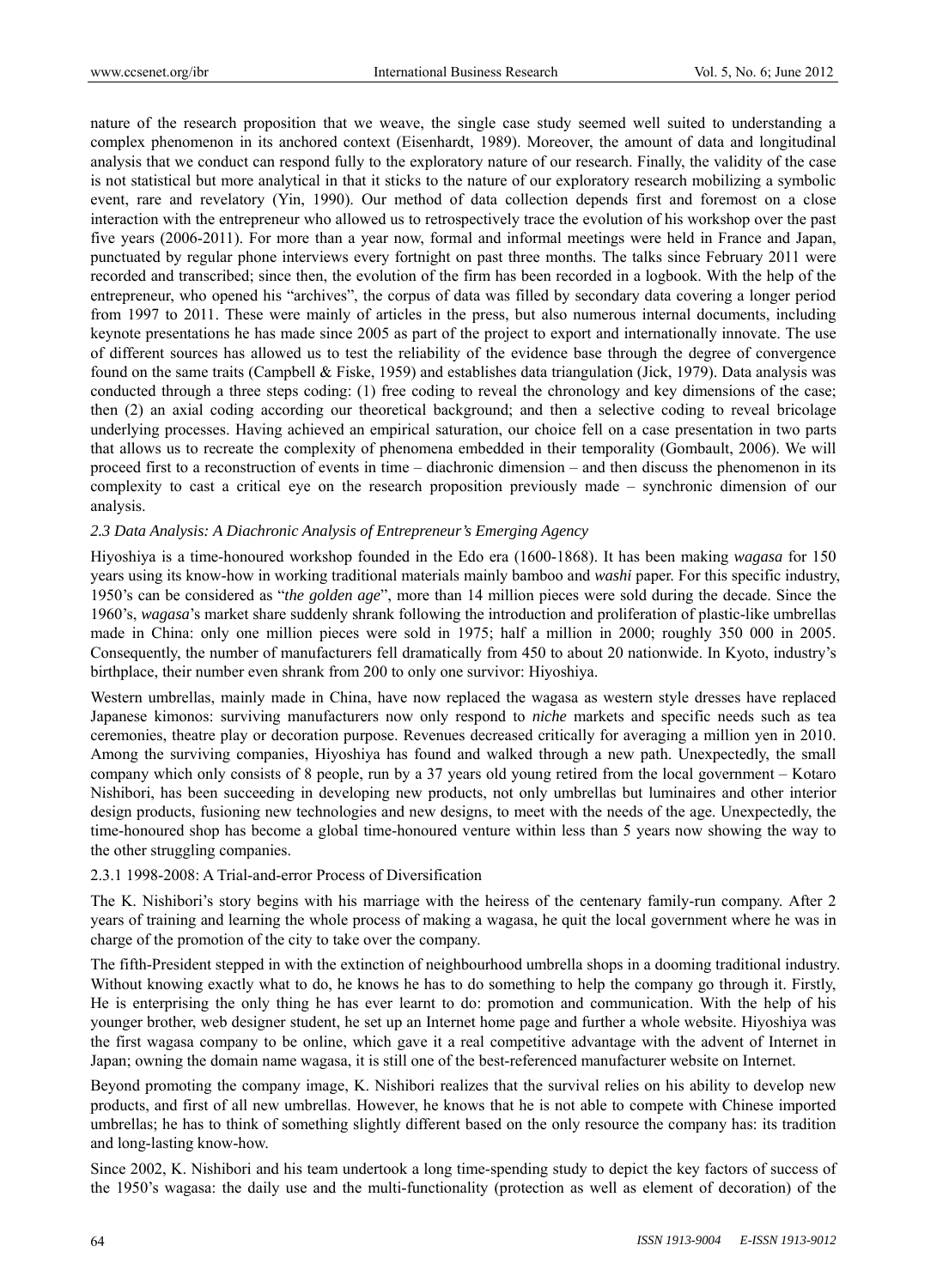product clearly established. During this period, he also learns a lot from competitors, and particularly from Fujisawa, an historical leader of the market, who stresses on the importance of design and the resulting capacity to offer customers diversified products with different shapes, materials, colors and motifs. Meanwhile, he and his team have been staying focused on their know-how and what made their products unique: bamboo ribs and the beautiful structure when opened. The result was an innovative wagasa "magnifying" tradition: light, compact, easy-to-take & carry, foldable, and which diffuses beautiful and gentle light through washi paper.

This is in this specific context that K. Nishibori engages the firm in its first step of diversification: the "*Kotori Lamp*" project. The idea of a lamp product emerged through the combination of patient observing, crafting and market researching. The story goes that K. Nishibori got the idea of making a lamp when he saw the beautiful light passing through the dyeing wagasa in the courtyard of the neighbourhood Buddhist temple.

However, the capacity of Hiyoshiya to develop a lamp product proved itself short; the first prototype consisted of a wagasa to which he simply has scratched a bulb and an electric cable ware. '*I realized very fast that I couldn't do it by myself and that I'd need the designer's help to develop new products. However, through this process, I knew, somehow, that the new product should be an umbrella-like product and come from our long-lasting tradition, our know-how and our production techniques. Otherwise, I will be loosing my identity*' (Interview2, KN, June, 2011).

K. Nishibori first collaborated with a well-known interior designer, M<sup>r</sup> Nagane, introduced by a private consultant helping him to develop Hiyoshiya's brand. The collaboration with M<sup>r</sup> Nagane doesn't turned out to be as effective as expected. However, the designer gave him the idea of a '*tube shape*', which was quite popular in the contemporary furniture business. '*The tube shape idea was fine and we made it ours; however, it was not good enough to create a strong brand image; it was also easy for the others to adopt it*' (*Op. cit.*). He tried to convince Mr Nagane to work further on the foldable mechanism of the "wagasa-lamp", which could make the lighting product unique. However, Mr Nagane didn't go with well and the collaboration ended up. He tried to move on with its team.

Along the process of conception, K. Nishibori has started looking for public support to finance the project. His experience as a former public officer gives him access to all the public SMEs supporting programs. In 2007, he decides to apply for the 'Kyoto Premium' program initiated by the local Chamber of Commerce and Industry and sponsored by the Ministry of Economy, Trade and Industry (METI). The program aims at promoting traditional SMEs by financially supporting their R&D activity in the field of interior design. Hiyoshiya was selected and becomes one of tenth Kyoto city 'ambassador' at two major interior design exhibition/fairs in France (Maison & Objet) and Germany (Ambiente) the coming year. In these fairs, K. Nishibori will meet with M<sup>r</sup> Kusano, a very influential consultant, working part-time for the Jetro (Japan External Trade Organization) and who invites him to participate into the biggest fair in the United States (ICFF) in 2009.

Thanks to his opportunistic managing director, Hiyoshiya has been able to display his prototype and make it a real sellable product with the feedbacks received on these major exhibitions. The final product is welcomed throughout Europe and two distributors in Germany and in Holland consent to test the product on their local market. In the United States, a major distributor was interested but finally rejected the proposal. However, he submitted the following idea to K. Nishibori : '*To tell you the truth, I do like the idea, I find the concept quite interesting; I don't like the product; made of bamboo and paper, it is too traditional; however, if you can make it more contemporary, use new materials; then I will think about it*' (Interview3-KN-July, 2011).

Along the Kotori project, and media exposure associated with its participation to the Japanese booths worldwide, K. Nishibori has been receiving some design collaborations from major designers. A famous object designer, M<sup>r</sup> Shimamura, comes up with a very simple idea: make a traditional umbrella an every day's product by using bamboo but also new materials. K. Nishibori joined enthusiastically the team project already composed of three members: the designer himself, a lacquer and a bamboo provider. In this project team, Hiyoshiya and K. Nishibori will be in charge of the assembling and the delivery of resulting new product – The *sinaru* umbrella.

Things really go fast: six months later the first meeting, a prototype is presented at the 100% Design Tokyo Exhibition (Oct. 2007). The product is then displayed 3 months later, without any change, at Maison & Objet (Jan. 2008). The *sinaru* umbrella is welcomed and first orders have been taken (300 pieces), but without informing K. Nishibori, who was in charge of the production: '*We have not sold products but only prototypes which were not finalised prototypes. (…) I was just in charge of a part of the process, only a part of it. Changes were always brought to the prototype; things weren't fixed and couldn't be fixed. However, we had to deliver our customers who had passed order and we did it awfully*' (Interview3-KN, July, 2011). As a result, there had been a real gap between the selling price fixed, at about 300 $\epsilon$  per piece, and the expected quality of the product. 3 years after the launching of the *sinaru* umbrella, only half of the orders have been honoured; half of the products delivered have been returned and had to be paid back. "*In most cases, the complaints from retail clients who had received defective products or*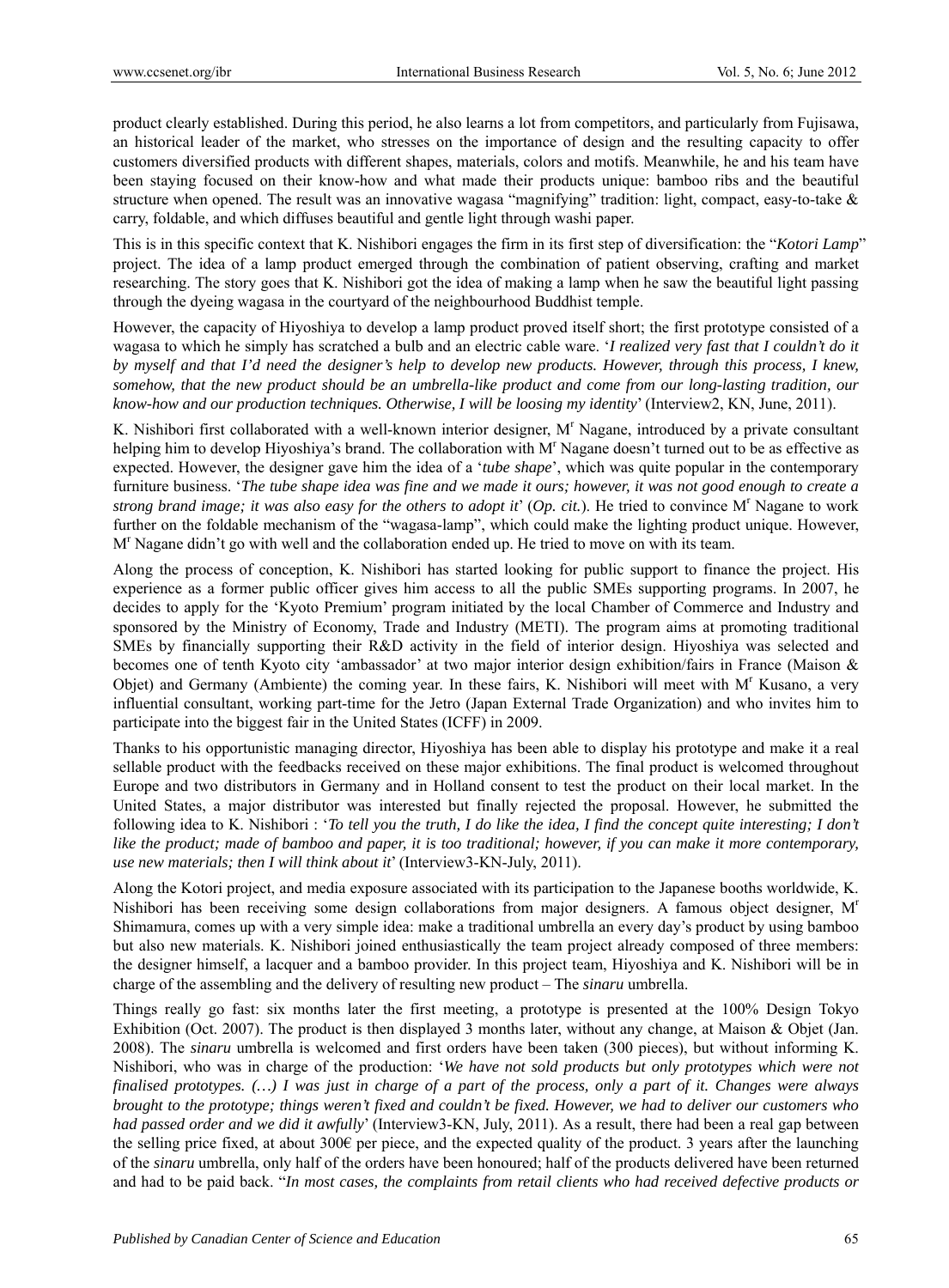*who had not been delivered were sent to my company simply because it is easier for them to get in touch with me.*  The problem is that I couldn't fix it out and I couldn't have M<sup>r</sup> Shimamura worked on it. It had been really a kind of *nightmare during one year and half.*" (Interview3-KN, July 2011). Anyway, the product continues to be available on sale on net shops. But as learning, in 2010 K. Nishibori decides to withdraw from the project and promises himself to be only part of a project to which he can get control.

#### 2.3.2 2008-2010: An Emerging Agency Power

As a response to the American distributor's challenge, '*making a more contemporary kotori lamp with new*  materials', K. Nishibori firstly mobilized M<sup>r</sup> Nagane who declines the offer after an unsuccessful attempt; he then asked M<sup>r</sup> Kusano, the independent consultant, who introduced him a young and promising designer who works for the Muji Brand, M<sup>r</sup> Miyake. There is a real spark between them: they share the same age and the same vision of what should be design collaboration. They make a good start with the project so that they decide to call it '*mekatori'* (mechanical kotori) to benefit from the public subsidies received for the development of the Kotori lamp.

The first prototype is made of bamboo, which makes easier adaptations and reduces the cost of development. It is showed to the American distributor early September 2009 who suggest making it of aluminium. The second prototype made of aluminium is presented early 2010 but is still not satisfying: it appears to be weak to the unfolding repeated movements. In addition, the lamp results in being heavy and really too costly to be made of aluminium. A third prototype, more convincing, is made of steel (fall 2010) then in ABS plastic (end 2010) which is adopted unanimously: the 'moto' lamp is born through this process of exploration and prototyping.

With regards to the conception and the production of the new lamp, K. Nishibori and his team initially planned to transpose the unfolding mechanism of the wagasa umbrella to the lamp. The advantage was twofold: it didn't cost a lot and the system has proved to be robust so far. M<sup>r</sup> Miyake has been working with a Chinese manufacturer who is able to produce it cheap. He personally takes in charge the process of prototyping, working closely with the manufacturer to bring the necessary steps to make it functional. Beyond the lamp structure, the team is also meeting problems with electrical devices. Differently from what they did for the Kotori lamp project, K. Nishibori and Mr Kusano decide to establish a long-term partnership with Fuji Denko company, a 99% subsidiary of Koizumi Ligthing company for which K. Nishibori has been producing specific Kotori lamps. In a win-win strategy, Fuji Denko, which negotiates sourcing exclusivity, accepts to take in charge all the development costs underpinning electrical devices of the product.

Regarding fundraising of the project, K. Nishibori couldn't benefit from the initial public support granted to him for the kotori lamp project. They decided with M<sup>r</sup> Miyake to apply for different interior design prizes to get media coverage and new public support. Accordingly, they got the famous 'IMF prize' at the Frankfurt Ambiente Exhibition in January 2010, which helped greatly Hiyoshiya – who takes the lead of the project – to be selected to two new METI programs: the 'Japan Brand' program, which is specifically dedicated to innovative SMEs in order to develop new products by using traditional know-how, techniques and materials; And also, the 'Japan Style +' program, which is more 'design-oriented' and aims at helping SMEs to develop the design of their products. Thanks to these two programs, K. Nishibori could present their whole collection of wagasa, umbrellas and lamps, new but also older products, at two major exhibitions in Paris in 2011 (Japan Brand Paris Exhibition & Japan Style + in Maison & Objet, 2011). This was the opportunity to find new distributors and consolidate its existing distribution network throughout Europe. Those exhibitions helped Hiyoshiya to get in touch with new partners, in order to launch new projects: for instance, collaboration with the group LVMH was settled to develop a nomadic lamp based on the same unfolding principle of the historical wagasa.

Meanwhile, Hiyoshiya's participation to European exhibitions in 2008 also gave K. Nishibori the opportunity to get in touch with the German designer, Jörg Gessner, who presents many advantages. First, he is used to working with Japanese manufacturers of washi paper used in the making of wagasa. Then, he often goes to Japan to follow up projects. Second, he has his own showroom in Paris where he can present his own collections but also other designer's collections.

Regular meetings between the two make the collaboration easier; and all the more than the two sides agree to share the leadership of the project and benefit of each interpersonal networks. Accordingly, the designer was responsible of design, communication and marketing aspects; and K. Nishibori was more in charge of technical, production and financial aspects of the collaboration. As a result, they were able to show the 'Jörg Kotori' lamp at the Paris showroom in 2009 and it was the starting point of new lamp improvements. Variations of the 'Jörg Kotori' initial lamp are thus introduced at the Japan Brand exhibition and Maison & Objet in 2011.

As for the development of the 'moto' lamp, it is worth noting that K. Nishibori insisted on keeping the kotori word in each of his project title in order to continue to benefit from the initial public support.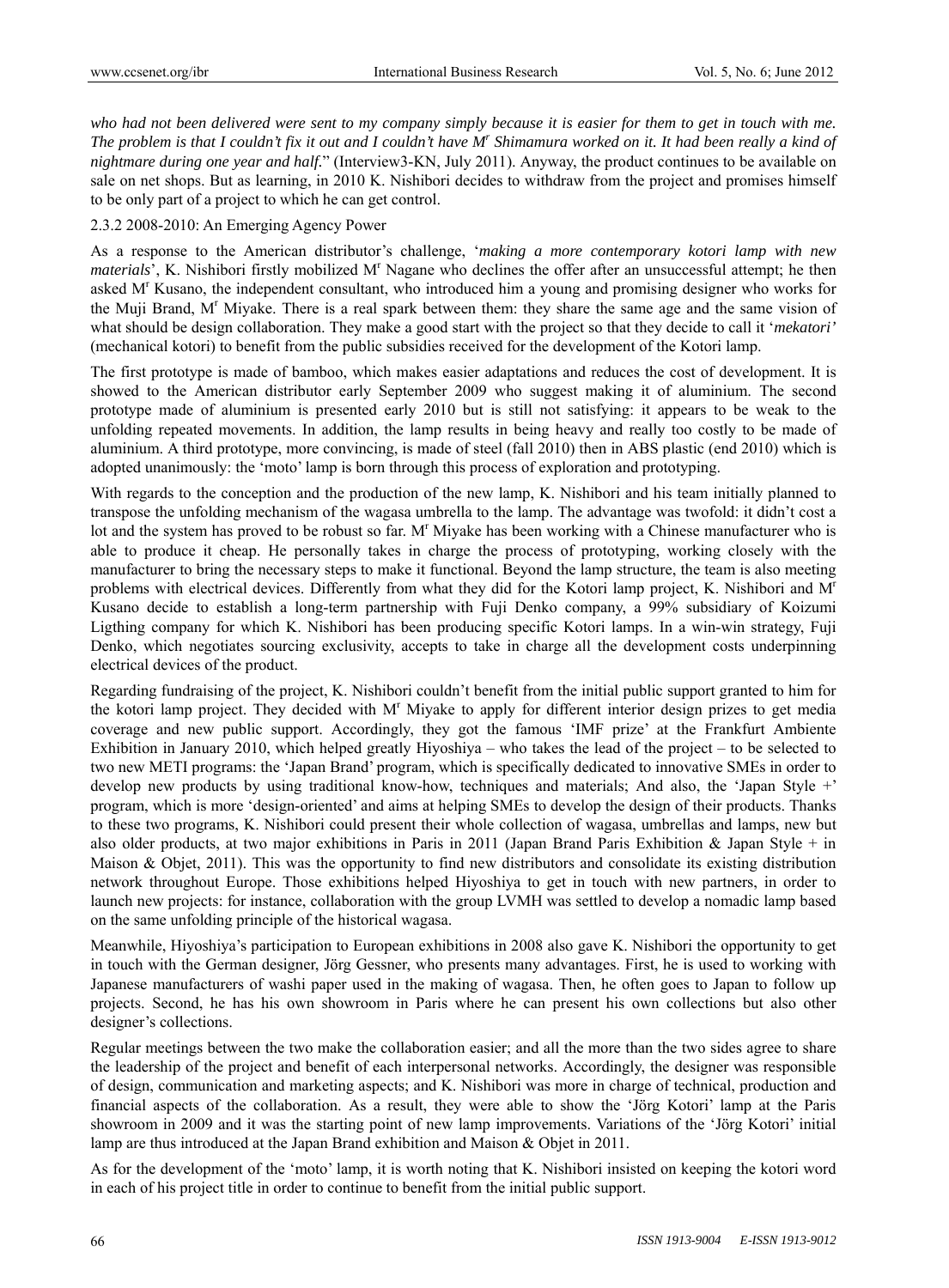More recently, their successful collaboration, so far, has incited them to make a proposal to the Hermès Group. It is during one of the private exhibitions that Jörg had made possible the meeting with one of the Hermès family member and K. Nishibori. They engage themselves in the development of a new lamp called '*butterfly*', which would illuminate a new Hermès boutique in Paris from next fall 2012.

During this period, K. Nishibori had the opportunity to capitalize on the original success of the 'Kotori' Lamp. Contacts initiated in the first period and returns on experience on initial projects of diversification helped him to clarify routines and roles he has, to guarantee his commitment to new projects. These were the foundation of an emerging agency power, which he has to capitalize on.

2.3.3 From 2010: Capitalization and Benefits of an Embedded Agency Power

Meanwhile the development of the '*moto'*lamp and willing to take the most of the '*sinaru'* umbrella failure, K. Nishibori takes the decision in early 2010 to launch its own new umbrella project. Called '*Ryoten'*– 'ryo' for '2, both' and 'ten' for 'weather' – the new eco-friendly umbrella offers a twofold advantage by protecting from the sun and the rain as the wagasa used to. The structure is composed of ABS ribs – the veal made of a bio-plastic highly resistant, waterproof, and anti-UV. Moreover, *Ryoten* is designed to be printable, which makes it an original and potential media support for Brands.

Contrary to the Sinaru project development, K. Nishibori is the project initiator and makes sure he can manage and get control of the whole process of production and distribution. He makes the choice to get along with M<sup>r</sup> Kusano, the independent consultant with whom he works for the Kotori lamp development. They both choose to work with a very young and promising Swiss designer, called Olivier Franz: who is available, lives in Japan, speaks Japanese, and who is enthusiastic to be part of the project.

The team takes the decision to only work with 'mature' suppliers with whom they have already been working for years. "*On the sinaru project, Shimamura had chosen to collaborate with a Chinese producer which offered the best quality/cost ratio but that he never worked with; in the ryoten project, we chose a manufacturer that we know well and with whom Miyake and Muji had been working for more than 15 years*" (Interview4-KN, July, 2011).

This is also a consequence of previous projects and business relationships that K. Nishibori gets access to a bio-plastic supplier. Bio-plastic leaves are produced by Toyota Chemicals whose President, M<sup>r</sup> Shimura, has been introduced by M<sup>r</sup> Inoue: one of the former managing directors of Koizumi lighting Company for which K. Nishibori was producing specific Kotori lamps. "M<sup>r</sup> Inoue has been very important for us; he has been introduced to me by M<sup>r</sup> *Nagane who has drown several products for him and Koizumi Lighting; he is a top manager with whom I feel very comfortable; he's got an eye on me since our first meeting years ago; by the way, it was at that time, after having finished talking about the Koizumi Kotori lamps, that I told you that I was looking for a synthetic or bio plastic provider*" (Interview4-KN, July 2011).

Regarding the financing of the project, which couldn't benefit from public support for the development, K. Nishibori took the decision to take almost everything in charge: Hiyoshiya is the main contributor indeed, even if the other team members have some part of it. Beyond the initial financial plan, K. Nishibori has always been thinking of improving the business model by controlling all the production and distribution costs. Contrary to the *sinaru* project during which the cost inflation prohibited them to have retailers, K. Nishibori introduced a higher commission percentage from the beginning to make sure the distributors will be attracted by the products and will make their best to promote it.

All in all, the *ryoten* project marks a milestone in the Hiyoshiya's international development. It has been the first project in which K. Nishibori really had full control of the whole process from the conception to the distribution including research and development, manufacturing, assembling. Since, he has only been involved in new projects that can be handled by himself in hand with long-term partners, designers, providers or distributors: he has launched a new tea house that he introduced at the Shanghai Exhibition in Autumn and he has been engaged for example with K. Miyake in the development of a new lamp for Louis Vuitton Malletier for approximately a year. These new products developments allow him to pursue its international development, which enable him to develop more products and be involved in new projects in turn: he will be presenting mid-April 2012 his new products collection successively at the Light & Building Fair in Frankfurt and at Milano Salone Festival. Last year 2011 had been so far the best year ever for Hiyoshiya: its revenues increased almost 20%, achieving 45% of its annual sales internationally.

To summarize all this, Figure 1 presents key innovation projects, internationalization phases and business networks in their chronology. Next section presents our selective coding and our synchronic analysis.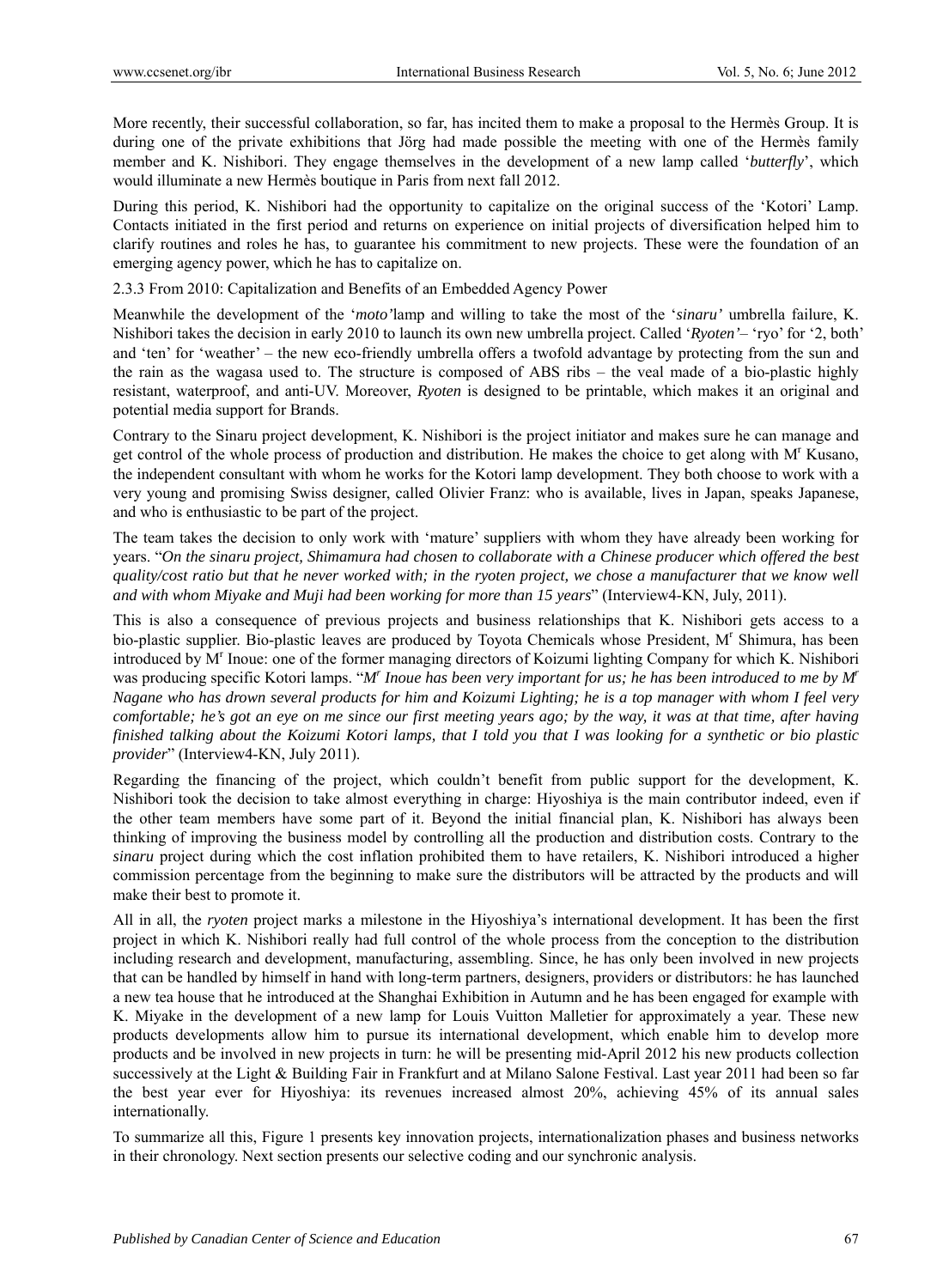# **3. Results: A Synchronic Analysis of Entrepreneur's Embedded Agency into a Continuous Global Innovation System**

# *3.1 Network-based Decision-making Process in Context of SME*

Previous researches have emphasized on importance of network relationships of decision-makers in regards to both innovation and internalization in context of SMEs (Collinson & Houlden, 2005). Most of these researches focus on a utilitarian perspective of social networks' mobilization by entrepreneurs (Coviello & Munro, 1997). Rather than a utilitarian approach, our case study stresses on a more 'effectual' perspective of the network-based decision-making process (Sarasvathy, 2008). Indeed, during first stages of Hiyoshiya's development, K. Nishibori starts from a bunch of resources at his hand (traditional know-how, social relationships formalized from his previous activity, awareness of financing programs…) to figure how he can deal with the adversity of the family workshop in a declining industry.

In order to get access to new resources (financial, designers, suppliers…) requisite for its innovations, K. Nishibori had to engage in return his firm in some counterparties. For example, financing programs of the METI helped K. Nishibori to fundraise its R&D in exchange of becoming an ambassador of Japan in different exhibitions around the world. In fact, by leveraging direct business networks to access resources, K. Nishibori gets effectively access to these resources (designers, suppliers, clients…), and in return stretches his own business network. In that sense, the development of the firm depends on the original dotation of business networks in which the entrepreneur is embedded. Progressively, K. Nishibori gets in touch with famous designers, identifies relevant suppliers, while prestigious clients identify him as a relevant partner to work with.

Accordingly, the 'effectuation' rationality of decision-maker assumes the centrality of the entrepreneur in its ability to construct conditions of success along the way (Sarasvathy, 2001). By leveraging business networks in which he is embedded, the decision-maker stretches his social network and access to more remote resources as one goes along internationalization and innovations. This 'stretch and leverage' perspective of network-based decision making relies on a trial-and-error process of learning, during which the entrepreneur becomes progressively aware of his power of agency.

# *3.2 Understanding Entrepreneurial Bricolage Processes*

In project activities, the trial-and-error process of learning relies on different bricolage processes. At first stage, when K. Nishibori took control of the family business, his first action was to do what he does the best: promotion and communication – implementing with his brother their know-how to develop the firm's Internet website. In the late 1990s, it was quite a breakthrough in this sector and it helped him to get in touch with new persons and interest groups. Leveraging creatively and voluntarily his personal know-how, even recombining the firm traditional know-how to the development of new products (lamps), prefigure conditions of entrepreneurial bricolage processes at work.

Each project contributes to clarify the process through which the entrepreneur creates/builds up conditions for his success. Obviously, even if the project turns out to be a failure, there is a place for learning. For example, the *Sinaru* Project helped K. Nishibori to identify precisely the importance to get control on key activities for future projects.

The longitudinal description of our case study reveals the ability of the entrepreneur to 'create something' from nothing by recombining more effectively whatever resources he has at hand (Baker & Nelson, 2005). Firstly, the entrepreneur accumulates resources (materials, business relationships, financial), which extend the range of possibilities. Secondly, this process of accumulation relies on discursive strategies with key actors. These meetings held with designers on exhibitions and exchanges with consultants and institutional partners create opportunities and provides K. Nishibori new resources. Finally, success breeds success. First prototypes convince 'artifacts', which contribute to give credibility to Hiyoshiya in its new business network. This reflexive learning on projects helps K. Nishibori to understand maneuvers and strategies to guarantee success of his involvements.

Consequently, internationalization and innovation were more results than causalities underlying decision-making of an entrepreneur in a doomed industry. Trial-and-error processes and bricolage processes underlying projects and prototyping in which he engages his firm, design the trajectory of both internationalization and innovation.

# *3.3 The Entrepreneur's Embedded Agency: Toward a Global System of Continuous Innovation*

Neo-institutional literature reveals a 'paradox of embedded agency' to address challenges of change in institutional fields (Battilana & D'Aunno, 2009). K. Nishibori was able to extract his firm from taken for granted historical practices of his institutional field because he was initially an outsider. This movement of regeneration and change in the industry rely on interlocking business networks and involvement in projects of diversification according to a traditional know-how. Entrepreneur's vision is focused on the survival of the family business in a doomed industry.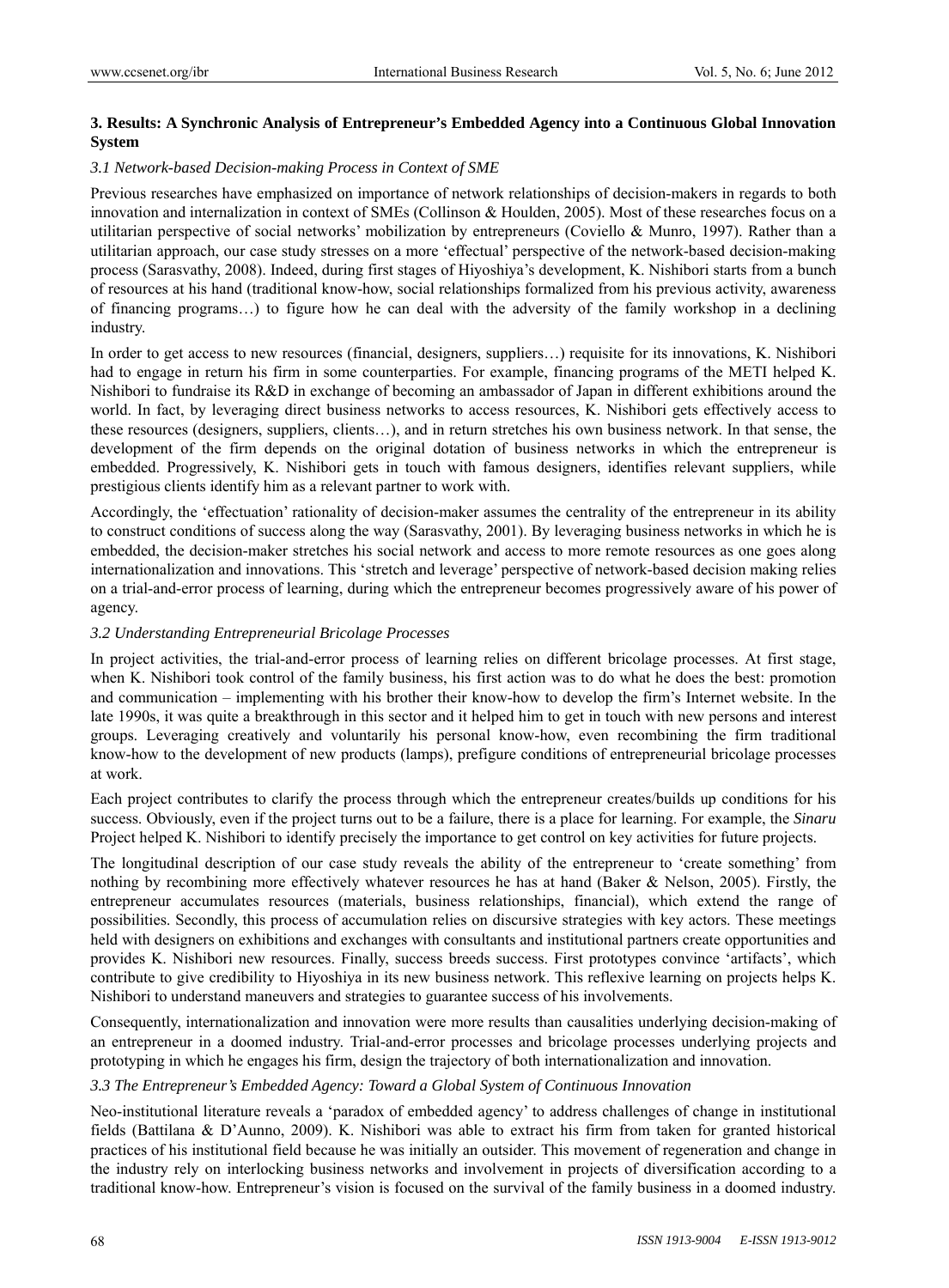As we mentioned earlier, K. Nishibori considers that: "*Tradition is a continuous movement of innovation*". Each project and each relationship were oriented to nurture this vision and get physical evidence in terms of innovation on products (Lamps) and markets (internationalization). Each project, in which he engages his firm, conduct K. Nishibori to get conscious and develop a competency of an international project manager. These competencies reinforce his position in a global system of continuous innovation. Accordingly, as Figure 1 present it, the more Hiyoshiya innovates and the more effective Hiyoshiya is in its time-to-market (represented by dotted lines before projects on the figure).

Hiyoshiya is now still one of the last firms performing on the traditional know-how of *wagasa*. Its trajectory in terms of diversification reveals opportunities for other firms in the industry. For example, Hiyoshiya's main competitor, Fujisawa company, has very recently engaged in a diversification of traditional *wagasa umbrellas* to the interior design industry with tables based on the traditional know-how. Accordingly, K. Nishibori has acted so far as an institutional entrepreneur without a clear consciousness of the implications of his actions on its industry and the taken for granted practices in the traditional *wagasa* industry. However, it is clear enough that its successes in the interior design industry have introduced new practices in the *wagasa* industry: co-development with designers, a global market approach of the business, working with new suppliers, promotion of Japanese innovation based on traditional know-how.

# **4. Discussion**

# *4.1 Understanding Globalization and Innovation Dynamics of SMEs under Consideration of Entrepreneur's Agency Power*

According to the mainstream of research, the Uppsala Model (Johanson & Vahlne, 2009) provides with a linear and sequential process of internationalization with incremental learning (Keupp & Gassmann, 2009; McDougall & Oviatt, 2000). As mentioned earlier, even the proponents of the International Entrepreneurship School (Rialp, Rialp, Urbano & Vaillant, 2005; Knight & Cavusgil, 2004; Sharma & Blomstermo, 2003) have difficulties reaching a different way of thinking. Hiyoshiya Case Study suggests a more complex dynamics in which innovation and internationalization combine each other to help the firm to develop worldwide. Internationalization was not part of entrepreneur's original intentions; it has become the principal kick-start to innovate as innovation turns out to be essential for its international development.

Furthermore, contrary to empirical studies which tend to confirm this statement without any consideration to the central role played in both internationalization and innovation (Bacq & Coeurdevoy, 2010), the case study makes clear the role played by K. Nishibori in the decision making-process. The entrepreneur has not a clear understanding of the role he has to play from the beginning; he takes conscious of its role and his agency power progressively by getting involved himself in different projects and building relationships.

Committed to projects, he first uses resources at hand and then learns through bricolages and in relationships as its business network expands. In other words, he has been acting and taking his decisions more in an effectual way trying to transform possibilities into business opportunities (Sarasvathy, 2001, 2008) than in a strictly causal decision making process. As, Sarasvathy mentioned that: "effectual reasoning does not begin with a specific goal. Instead, it begins with a given set of means allows goals to emerge contingently over time from the varied imagination and diverse aspirations of the founders and the people they interact with." (Sarasvathy, 2001). Accordingly, if innovation and internationalization decision making reveal itself through time, our case study explores and reveals some processes at work and interlocking business networks, artifacts and entrepreneur's aspirations.

# *4.2 Implications for Entrepreneurs: Enhancing Their Agency Power*

The research through this case study suggests that the internationalization could be a good opportunity for entrepreneurs to expand their business networks to help them to innovate and better respond to markets needs. However, this opportunity relies on the ability of the entrepreneur to get and develop their agency power. As we pointed out, entrepreneurs should make sure that they can get themselves, or in collaboration with long-term partners, fully control of the process of innovation and internationalization.

This agency power rests on entrepreneurs' capacity to exploit their own resources that they had at hand and to explore new remote resources that they need to innovate and go global. Doing so, they need to develop 'political skills' as they mainly can get access to these resources through networking and building long-term relationships.

This research also highlights for the entrepreneurs the importance of intuition, improvisation, bricolages and other skills to be able to recognise the positive changes they are facing with and take the most of the emerging opportunities in or out their industry.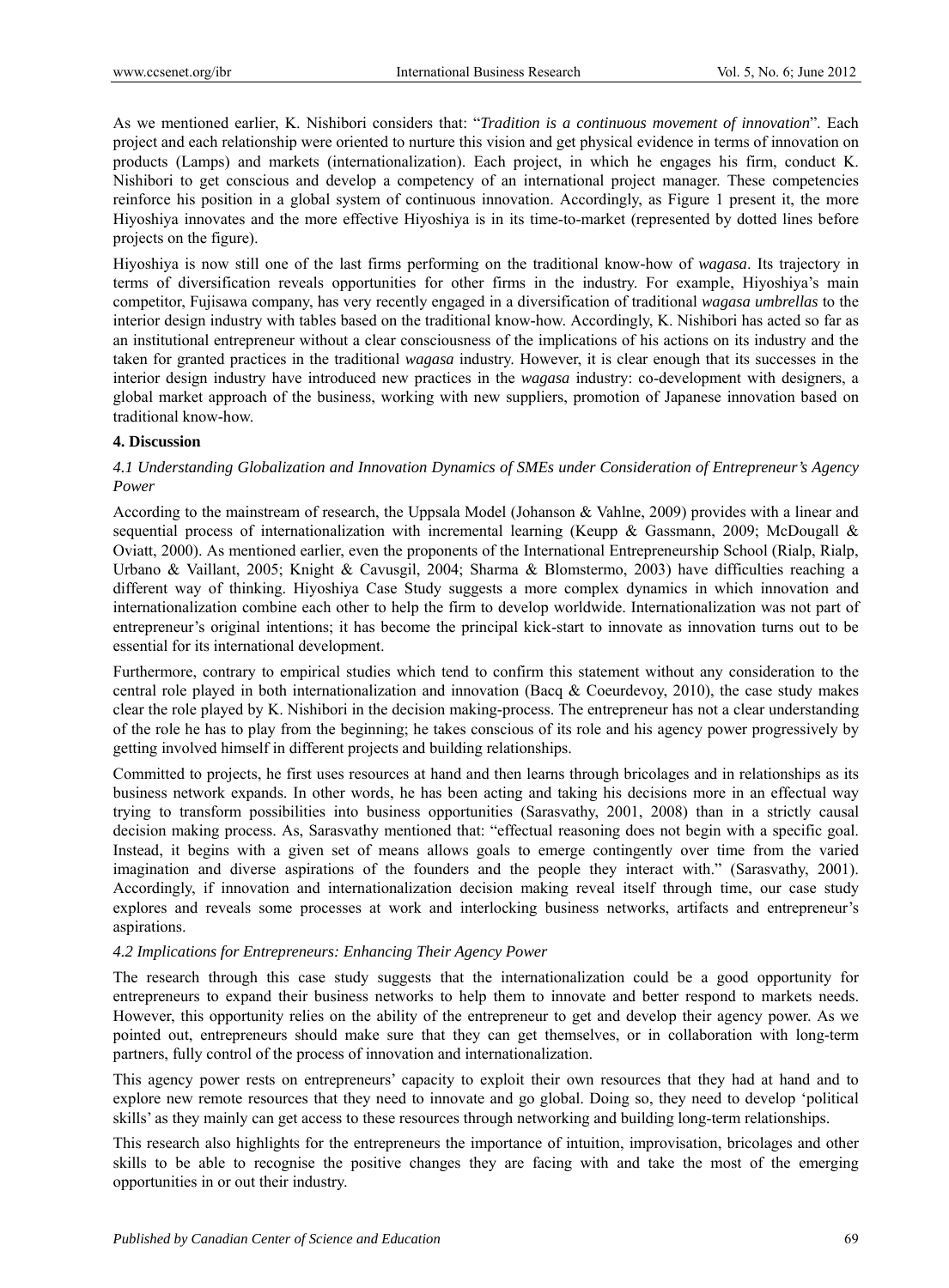# *4.3 Methodological Limits and Research Agenda*

This research relies on a single case study, which is coherent with the choice of an exploratory study. However, it is necessary to explore other case studies embedded in different contexts to be able to generalize the results of this exploratory study. Presently, Hiyoshiya innovation trajectory has influenced other competitors to get involved in new product development. The leader of the market, Fujisawa company, is now trying to develop a new table based on the unfolding principle of the wagasa. Other smaller companies are also exploring new options for diversification. The study of these new trajectories will allow a more global view on the impact of the Hiyoshiya innovative strategy in its institutional context.

We must also mention a potential cultural effect as a long-lasting tradition of internationalization in Japan may alter the preliminary results of the case study and put too much emphasise on internationalization in Hiyoshiya strategic trajectory and other company efforts to get out of their critical situation.

This research was purely exploratory regarding the theoretical background and a symbolic trajectory of an entrepreneur. Our research goal was to understand and explain the singular trajectory of an entrepreneur in a doomed industry and dynamics by which he transformed a dead-end situation to a global system of continuous innovation. Our results emphasize on an effectual rationality of the entrepreneur, which decision-making processes are embedded in his interactions with his expanding business network and artifacts from bricolage processes. Accordingly, we need further researches and case studies to describe SMEs' effectual rationality at work in context of innovation and internationalization.

# **References**

Bacq, S., & Coeurderoy, R. (2010). La théorie de l'entreprise à internationalisation rapide et précoce à l'épreuve des faits: évaluation de l'apport des travaux empiriques à ce champ de recherché. *RIPME:Revue International des PME, 23*(1), 91-124.

Baker, T., & Nelson, R. E. (2005). Creating Something from Nothing: Resource Construction through Entrepreneurial Bricolage. *Administrative Science Quarterly, 50*(3), 329-366. http://dx.doi.org/10.2189/asqu.2005.50.3.329

Battilana, J., & D'Aunno, T. (2009). Institutional work and the paradox of embedded agency. In Lawrence T. B., Suddaby R. & Leca B. (Eds.), *Institutional Work: Actors and Agency in Institutional Studies of Organizations*  (Chapter 2, pp. 31-58). Cambridge: Cambridge University Press. http://dx.doi.org/10.1017/CBO9780511596605.002

Beckert, J. (1999). Agency, entrepreneurs, and institutional change: The role of strategic choice and institutionalized practices in organizations. *Organization Studies, 20*(5), 777-799. http://dx.doi.org/10.1177/0170840699205004

Burawoy, M. (1998). The extended case method. *Sociological Theory, 16*(1), 4-33. http://dx.doi.org/10.1111/0735-2751.00040

Campbell, D. T., & Fiske, D. W. (1959). Convergent and discriminant validation by the multitrait-multimethod matrix. *Psychological Bulletin, 56*, 81-105. http://dx.doi.org/10.1037/h0046016

Collinson, S., & Houlden, J. (2005). Decision-making and market orientation in the internationalization process of small and medium-sized enterprises. *MIR: Management international Review, 45*(4), 413-436.

Coviello, N. E., & McAuley, A. (1999). Internationalization and the smaller firm: A review of contemporary empirical research. *Management International Review, 39*(3), 223-256.

Dana, L. P. (2004). *Handbook of Research on International Entrepreneurship*. Northampton: Edward Elgar Publishing.

Danneels, E. (2002). The dynamics of product innovation and firm competences. *Strategic Management Journal, 23*(12), 1095-1121. http://dx.doi.org/10.1002/smj.275

Delemarle, A. (2007). Les leviers de l'action de l'entrepreneur institutionnel: Le cas des micro et nanotechnologies et du pôle de Grenoble. (Thèse doctorale). Ecole Nationale des Ponts et Chaussées.

Dorado, S. (2005). Institutional entrepreneurship, partaking, and convening. *Organization Studies, 26*(3), 385-414. http://dx.doi.org/10.1177/0170840605050873

Eisenhardt, K. M. (1989). Building theories from case study research. *Academy of Management Review, 14*(4), 532-550. http://dx.doi.org/10.2307/258557

Garud, R., & Karnoe, P. (2001). Path creation as a process of mindful deviation. In Garud, R. and Karnoe, P. (Eds.), *Path dependence and Creation* (pp. 1-38). Lawrence Earlbaum Associates.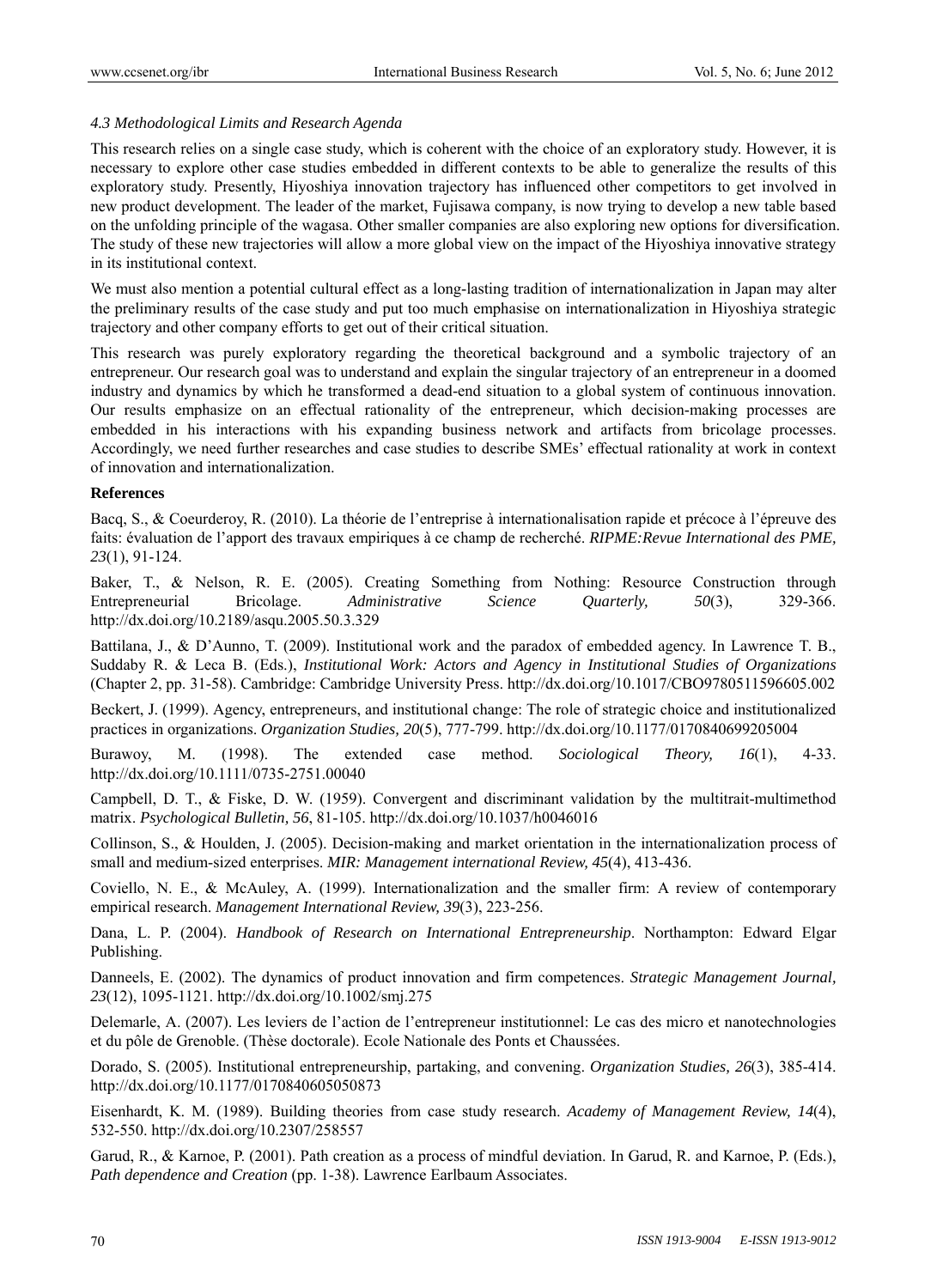Gombault, A. (2006). La méthode des cas. In Roussel P. & Wacheux F. (Eds.), *Management des ressources humaines. Méthodes de recherche en sciences humaines et sociales*. Bruxelles: Editions de Boeck Université.

Holm, P. (1995). The dynamics of institutionalization: Transformation processes in Norwegian Fisheries. *Administrative Science Quarterly, 40*(3), 398-422. http://dx.doi.org/10.2307/2393791

Jick, T. D. (1979). Mixing qualitative and quantitative methods: Triangulation in action. *Administrative Science Quarterly, 24*, 602-611. http://dx.doi.org/10.2307/2392366

Johanson, J., & Vahlne, J.-E. (1977). The internationalization process of the firm: a model of knowledge development and increasing foreign market commitments. *Journal of International Business Studies, 8*(1), 23-32. http://dx.doi.org/10.1057/palgrave.jibs.8490676

Johanson, J., & Vahlne, J.-E. (1990). The Mechanisms of Internationalization. *International Marketing Review, 7*(4), 11-24. http://dx.doi.org/10.1108/02651339010137414

Johanson, J., & Vahlne, J.-E. (2009). The Uppsala internationalization process model revisited: From liability of foreignness to liability of outsidership. *Journal of International Business Studies, 40*, 1411-1431. http://dx.doi.org/10.1057/jibs.2009.24

Keupp, M., & Gassmann, O. (2009). The past and the future of international entrepreneurship: A review and suggestions for developing the field. *Journal of Management, 35*(3), 600-633. http://dx.doi.org/10.1177/0149206308330558

Knight, G., & Cavusgil, S. T. (2004). Innovation, organizational capabilities and the born global firm. *Journal of International Business Studies, 35*, 124-141. http://dx.doi.org/10.1057/palgrave.jibs.8400096

McDougall, P. P., & Oviatt, B. (2000). International entrepreneurship: The intersection of two research paths. *Journal of Small Business Management, 43*(5), 902-909.

McGaughey, S., Welch, D., & Welch, L. (1997). Managerial Influences and SME Internationalization. In Bjorkman, I. & Forsgren, M. (Eds.), *The Nature of the International Firm* (pp. 165-188). Copenhagen: Handelshojskolens Forlag.

Rialp, A., Rialp, J., Urbano, D., & Vaillant, Y. (2005). The born global phenomenon: A comparative case study research. *Journal of International Entrepreneurship, 3*, 133-171. http://dx.doi.org/10.1007/s10843-005-4202-7

Sarasvathy, S. D. (2001). Causation and Effectuation: Toward a theoretical shift from economic inevitability to entrepreneurial contingency. *Academy of Management Review, 26*(2), 243-288. http://dx.doi.org/10.2307/259121

Sarasvathy, S. D. (2008). *Effectuation: Elements of Entrepreneurial Expertise*. Northampton: Edward Elgar, New Horizons in Entrepreneurship Series.

Schackle, G. L. S. (1979). *Imagination and the nature of choice*. Edinburgh: Edinburgh University Press.

Seo, M. G., & Creed, W. E. D. (2002). Institutional contradictions, praxis, and institutional change: a dialectical perspective. *Academy of Management Review, 27*(2), 222-247. http://dx.doi.org/10.2307/4134353

Sharma, D., & Blomstermo. A. (2003). The internationalization process of born globals: a network view. *International Business Review, 12*(6), 68-82. http://dx.doi.org/10.1016/j.ibusrev.2003.05.002

Yin, R. (1990). *Case study research: design and methods*. London: Sage Publications.